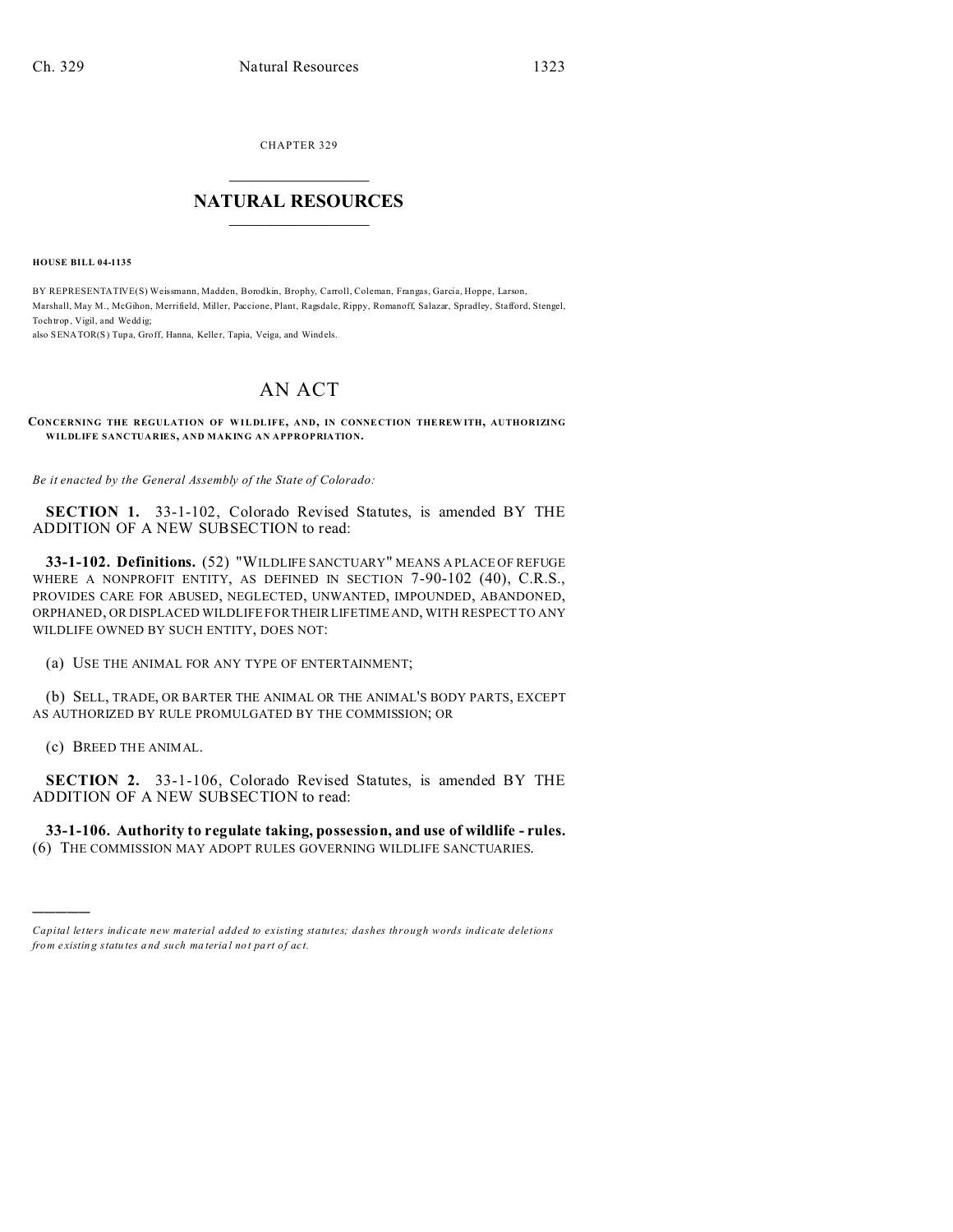| 1324 | Natural Resources | Ch. 329 |
|------|-------------------|---------|
|      |                   |         |

**SECTION 3.** 33-1-121 (3) (a), Colorado Revised Statutes, is amended to read:

**33-1-121. Captive wildlife and alternative livestock board - created - duties - repeal.** (3) (a) The captive wildlife and alternative livestock board shall review or initiate and consider, prior to presentation to the commission for adoption, every rule or policy that is to regulate or control, or otherwise relates to, captive wildlife, WILDLIFE SANCTUARIES, or alternative livestock, the spread of disease within WILDLIFESANCTUARIES OR privately owned wildlife or alternative livestock facilities, or the importation into the state or the distribution of any wildlife or alternative livestock species.

**SECTION 4.** 33-4-102 (2), Colorado Revised Statutes, is amended BY THE ADDITION OF A NEW PARAGRAPH to read:

**33-4-102. Types of licenses and fees - repeal.** (2) Except as otherwise provided in subsection (1.6) of this section, the division is authorized to issue the following special licenses and shall collect the following fees therefor:

 **Fees** (i) WILDLIFE SANCTUARY LICENSE ................. ........... \$ 100.00

**SECTION 5.** 33-4-102, Colorado Revised Statutes, is amended BY THE ADDITION OF A NEW SUBSECTION to read:

**33-4-102. Types of licenses and fees - repeal.** (14) (a) THE COMMISSION SHALL ESTABLISH A LICENSE CLASSIFICATION FOR WILDLIFE SANCTUARIES. EACH LICENSE FOR A WILDLIFE SANCTUARY SHALL BE SUBJECT TO THE FOLLOWING REQUIREMENTS:

(I) THE PURPOSE OF THE WILDLIFE SANCTUARY SHALL BE TO OPERATE AS A PLACE OF REFUGE WHERE ABUSED, NEGLECTED, UNWANTED, IMPOUNDED, ABANDONED, ORPHANED, OR DISPLACED WILDLIFE ARE PROVIDED CARE FOR THEIR LIFETIME;

(II) THE WILDLIFE SANCTUARY SHALL BE OPERATED UNDER THE DIRECTION OF A PROFESSIONAL STAFF THAT HAS GENERALLY-RECOGNIZED FORMAL OR PRACTICAL TRAINING IN THE HUSBANDRY OF THE TYPES OF WILDLIFE KEPT AT THE SANCTUARY; AND

(III) THE WILDLIFE SANCTUARY SHALL HAVE A STATE-LICENSED VETERINARIAN ON STAFF OR UNDER CONTRACT WITH THE SANCTUARY AND AVAILABLE TO PROVIDE PROFESSIONAL CONSULTATION AND CARE WHEN NEEDED.

(b) AN APPLICATION FOR A LICENSE FOR A WILDLIFE SANCTUARY SHALL INCLUDE THE FOLLOWING:

(I) THE NAME, COMPLETE STREET ADDRESS, MAILING ADDRESS IF DIFFERENT FROM THE STREET ADDRESS, AND TELEPHONE NUMBER OF THE FACILITY;

(II) EVIDENCE OF THE WILDLIFE SANCTUARY'S STATUS UNDER SECTION 501 (c) (3) OF THE FEDERAL "INTERNAL REVENUE CODE";

(III) THE SPECIFIC LOCATION WHERE WILDLIFE IS HOUSED;